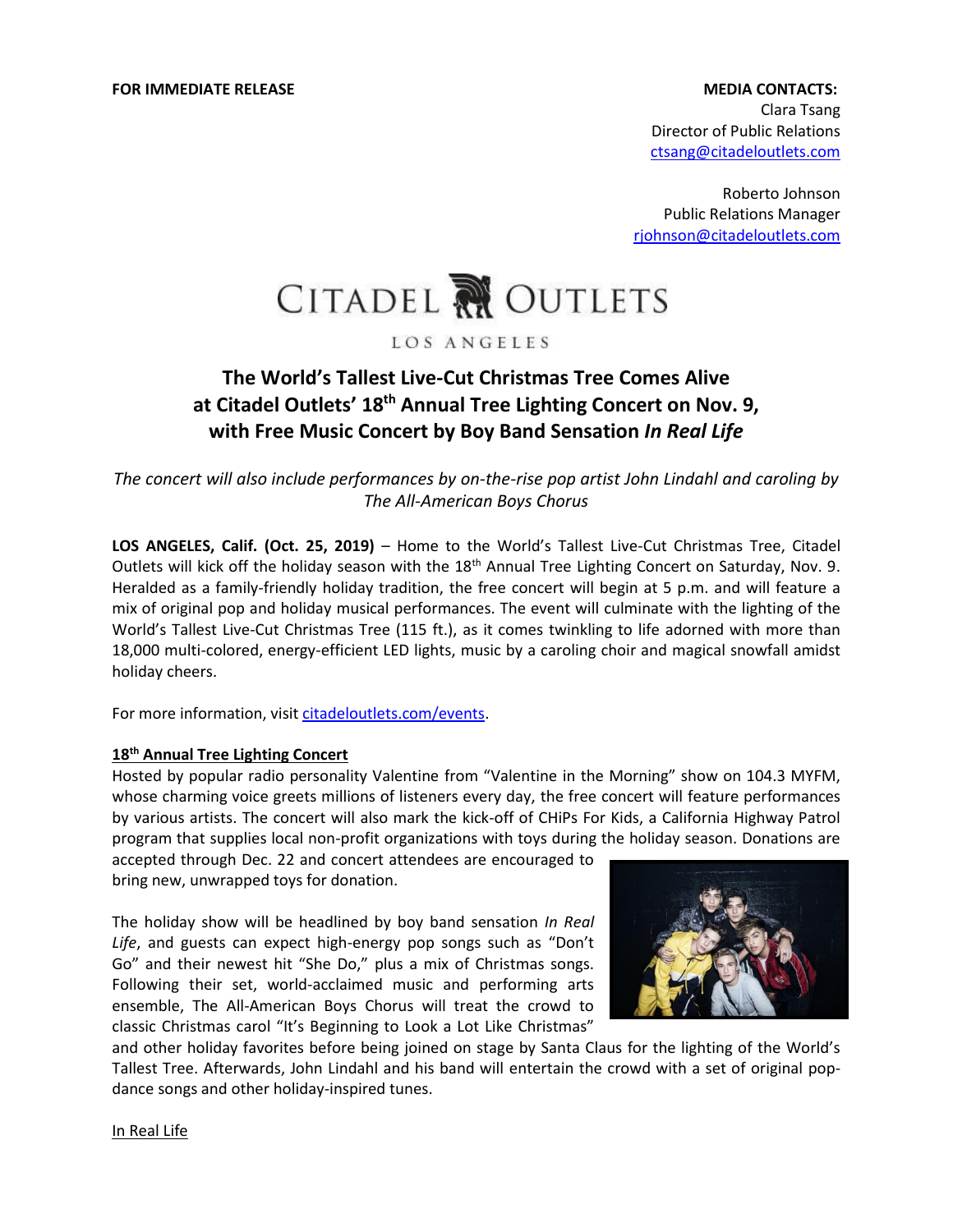Comprised of the final five contestants of ABC's TV show *Boy Band* - Sergio Calderon, Conor Michael Smith, Chance Perez, Drew Ramos, and Brady Tutton, L.A.-based pop band In Real Life recently released their debut album *She Do* in Aug. 2019. Whether it's their rapping, unique vocals, or Spanish-language lyrics, each group member brings a unique skill to the table, separating them from their contemporaries and positioning themselves to achieve imminent success in the coming years.

John Lindahl



23-year-old John Lindahl is one of the most dynamic young talents in the music industry who currently has a recording contract with Def Jam and BobbyBoy Records. A former contestant on "X-Factor" Season 1, Lindahl has worked with A-list songwriters and producers including Logic, Justin Timberlake and Timbaland. In his young career, Lindahl has performed live at The GRAMMYs and dropped his own debut EP, *Changes,* in Dec. 2017. His latest "The Greatest", was released on November 1.

## The All-American Boys Chorus

Comprised of boys ages eight to 15, The All-American Boys Chorus is a world-acclaimed music and performing arts ensemble that travels the world entertaining and inspiring millions of people annually. These young men are widely known for their beautiful and uplifting harmonies and have performed with numerous celebrities including Pentatonix, Sarah McLachlan, Josh Groban and John Williams.



Each year, soon-to-be pop star sensations are discovered on Citadel Outlets' concert stage. The annual event serves as a first-look opportunity for thousands of L.A. residents and eager holiday shoppers to get up close and personal with performers that will soon be played on pop charts and top countdowns around the world. Previous headline performers include Olivia Holt (2016), Ariana Grande (2012) and Justin Bieber (2009).

### **The World's Tallest Live-Cut Christmas Tree**

Following Citadel Outlets' tradition to offer a larger-than-life holiday experience, the shopping destination will once again be home to the World's Tallest Live-Cut Christmas Tree. The 115-foot-tall white fir trees come from a forest manicuring process in northern California and will be decorated with more than 18,000 multi-colored, energy-efficient LED lights and 10,000 large sphere, bell and swirl ornaments. The tree will be on display until early January.

In addition, Citadel Outlets will share its magic with the center's sister property, Outlets at San Clemente, who will also boast a live-cut Christmas tree of identical size this year.

### **World's Largest Holiday Bow on the Castle Wall**

In addition to the World's Tallest Live-Cut Christmas Tree, Citadel Outlets' majestic castle walls will be adorned with a giant red holiday bow, measured 36 feet wide by 21 feet tall. Comprised of 18 loops and two 75-feet-long tails draping down the castle wall, the magnificent bow and its ribbons will be decorated in Christmas lights and a half-ton of glitter, gracefully lighting up the L.A. skyline through the end of the year.

Conveniently located off the I-5 freeway, 10 minutes from Downtown L.A. and within 25 minutes of Beverly Hills, Santa Monica and Orange County, Citadel Outlets is centrally located and easily accessible to both visitors and locals. The retail experience currently features more than 130 world-class brands offered at unrivaled discounts of up to 70%. For more information, please visit [CitadelOutlets.com](https://www.citadeloutlets.com/) or